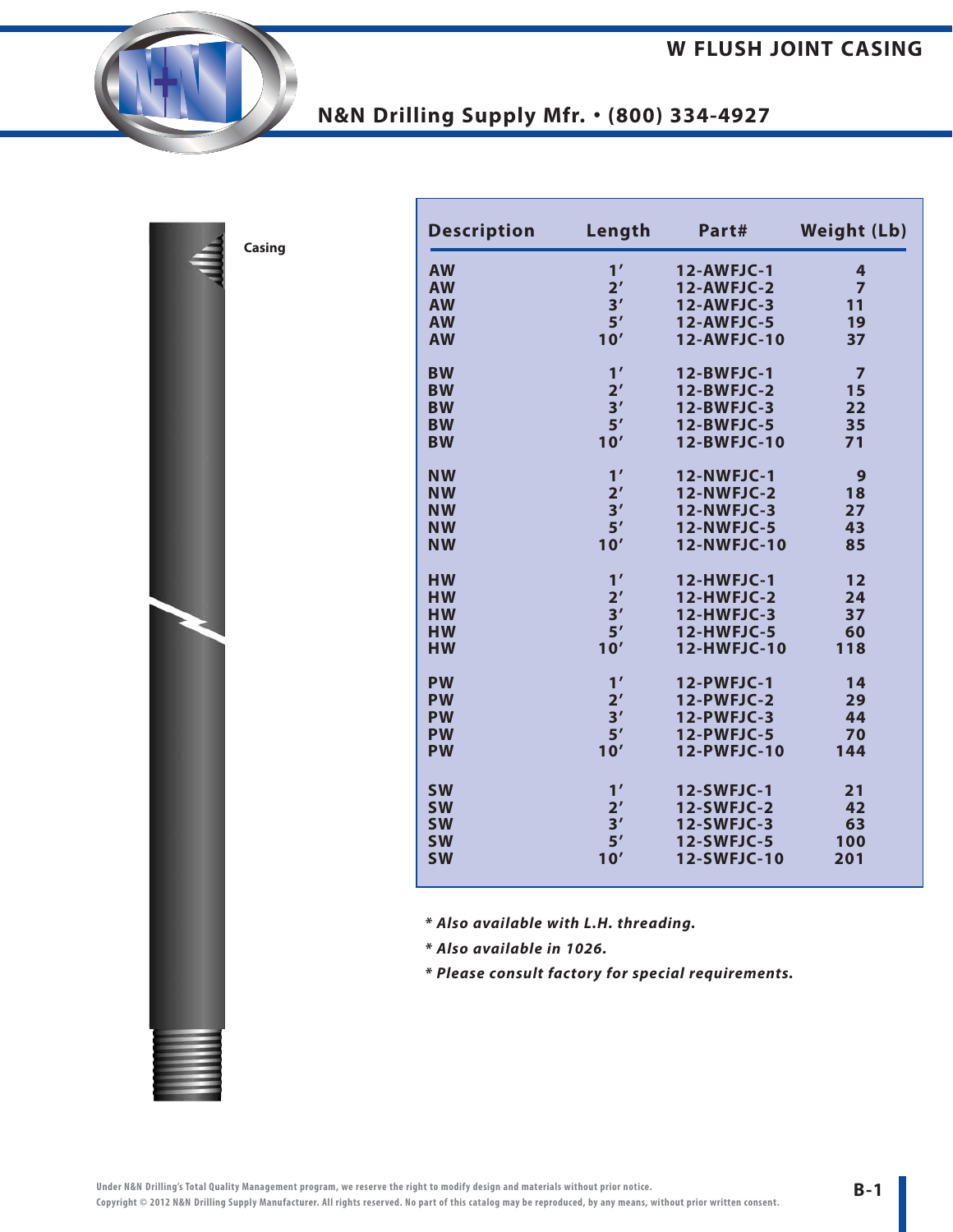### **W FLUSH JOINT CASING (METRIC)**

# **N&N Drilling Supply Mfr.** • **(800) 334-4927**

**Casing**

| <b>Description</b> | Length | Part#          | <b>Weight (Lb)</b> |  |
|--------------------|--------|----------------|--------------------|--|
| <b>AW</b>          | 0.75M  | 12-AWFJC-0.75M | 7                  |  |
| <b>AW</b>          | 1.50M  | 12-AWFJC-1.50M | 18                 |  |
| <b>AW</b>          | 3.00M  | 12-AWFJC-3.00M | 36                 |  |
| <b>BW</b>          | 0.75M  | 12-BWFJC-0.75M | 14                 |  |
| <b>BW</b>          | 1.50M  | 12-BWFJC-1.50M | 34                 |  |
| <b>BW</b>          | 3.00M  | 12-BWFJC-3.00M | 70                 |  |
| <b>NW</b>          | 0.75M  | 12-NWFJC-0.75M | 17                 |  |
| <b>NW</b>          | 1.50M  | 12-NWFJC-1.50M | 42                 |  |
| <b>NW</b>          | 3.00M  | 12-NWFJC-3.00M | 85                 |  |
| <b>HW</b>          | 0.75M  | 12-HWFJC-0.75M | 23                 |  |
| <b>HW</b>          | 1.50M  | 12-HWFJC-1.50M | 58                 |  |
| <b>HW</b>          | 3.00M  | 12-HWFJC-3.00M | 117                |  |
| <b>PW</b>          | 0.75M  | 12-PWFJC-0.75M | 28                 |  |
| <b>PW</b>          | 1.50M  | 12-PWFJC-1.50M | 69                 |  |
| <b>PW</b>          | 3.00M  | 12-PWFJC-3.00M | 142                |  |
| <b>SW</b>          | 0.75M  | 12-SWFJC-0.75M | 41                 |  |
| <b>SW</b>          | 1.50M  | 12-SWFJC-1.50M | 99                 |  |
| <b>SW</b>          | 3.00M  | 12-SWFJC-3.00M | 200                |  |

*\* Also available with L.H. threading.*

*\* Also available in 1026.*

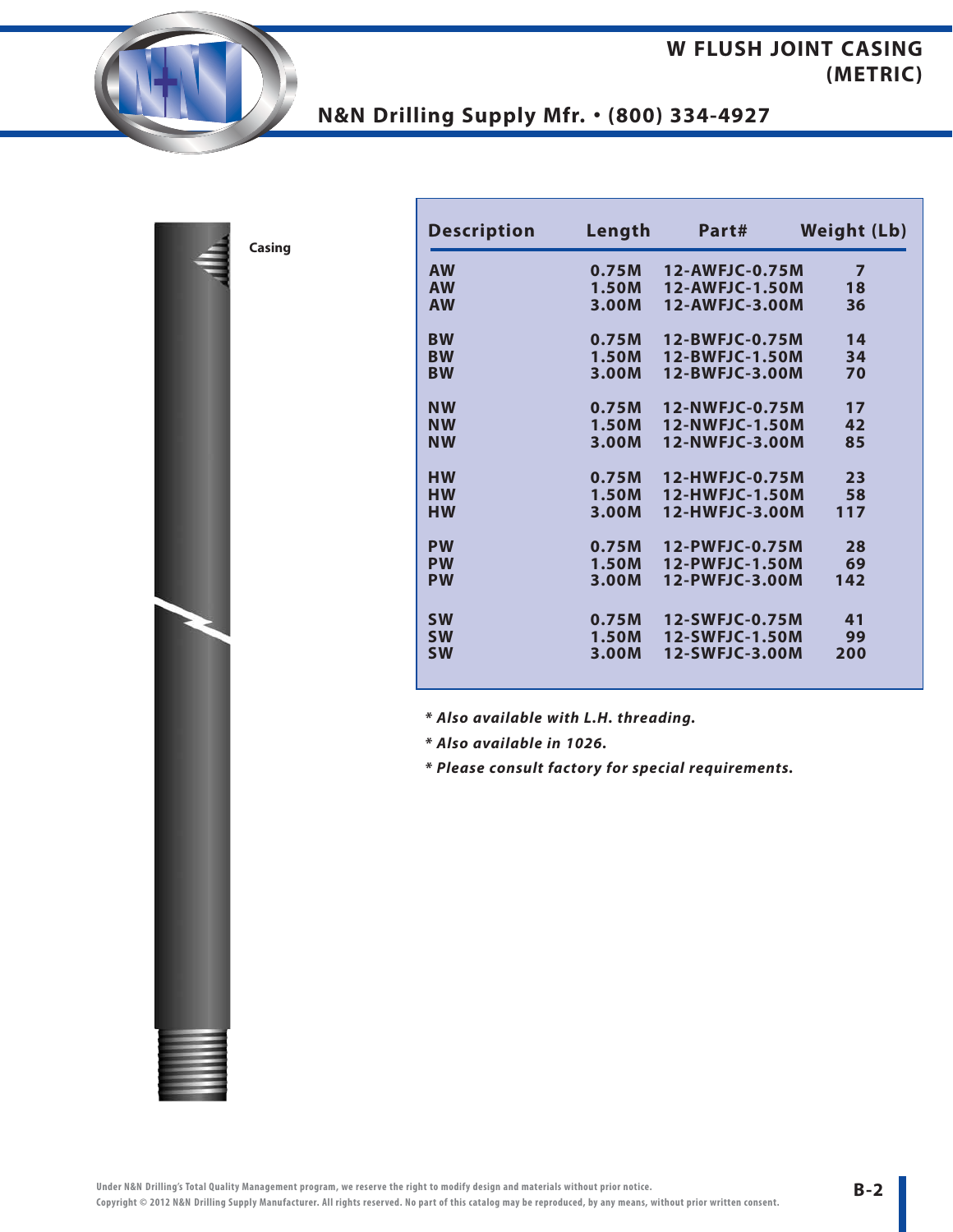| ₫ | Casing |
|---|--------|
|   |        |
|   |        |
|   |        |
|   |        |
|   |        |
|   |        |
|   |        |
|   |        |
|   |        |
|   |        |
|   |        |
|   |        |
|   |        |
|   |        |
|   |        |
|   |        |
|   |        |

| <b>Description</b> | Length         | Part#               | <b>Weight (Lb)</b> |
|--------------------|----------------|---------------------|--------------------|
| <b>BWT</b>         | 1'             | 12-BWTFJC-1         | 7                  |
| <b>BWT</b>         | 2 <sup>'</sup> | 12-BWTFJC-2         | 15                 |
| <b>BWT</b>         | 3'             | 12-BWTFJC-3         | 22                 |
| <b>BWT</b>         | 5'             | 12-BWTFJC-5         | 36                 |
| <b>BWT</b>         | 10'            | <b>12-BWTFJC-10</b> | 71                 |
| <b>NWT</b>         | 1'             | 12-NWTFJC-1         | 9                  |
| <b>NWT</b>         | 2 <sup>'</sup> | 12-NWTFJC-2         | 18                 |
| <b>NWT</b>         | 3'             | 12-NWTFJC-3         | 27                 |
| <b>NWT</b>         | 5'             | 12-NWTFJC-5         | 43                 |
| <b>NWT</b>         | 10'            | <b>12-NWTFJC-10</b> | 85                 |
| <b>HWT</b>         | 1'             | 12-HWTFJC-1         | 12                 |
| <b>HWT</b>         | 2 <sup>'</sup> | 12-HWTFJC-2         | 24                 |
| <b>HWT</b>         | 3'             | 12-HWTFJC-3         | 37                 |
| <b>HWT</b>         | 5'             | 12-HWTFJC-5         | 60                 |
| <b>HWT</b>         | 10'            | <b>12-HWTFJC-10</b> | 118                |
| <b>PWT</b>         | 1'             | 12-PWTFJC-1         | 16                 |
| <b>PWT</b>         | 2 <sup>′</sup> | 12-PWTFJC-2         | 33                 |
| <b>PWT</b>         | 3'             | 12-PWTFJC-3         | 49                 |
| <b>PWT</b>         | 5'             | 12-PWTFJC-5         | 81                 |
| <b>PWT</b>         | 10'            | 12-PWTFJC-10        | 144                |
| <b>SWT</b>         | 1'             | 12-SWTFJC-1         | 21                 |
| <b>SWT</b>         | 2 <sup>'</sup> | 12-SWTFJC-2         | 42                 |
| <b>SWT</b>         | 3'             | 12-SWTFJC-3         | 63                 |
| <b>SWT</b>         | 5'             | 12-SWTFJC-5         | 100                |
| <b>SWT</b>         | 10'            | <b>12-SWTFJC-10</b> | 201                |

*\* Also available with L.H. threading.*

*\* Also available in 1026.*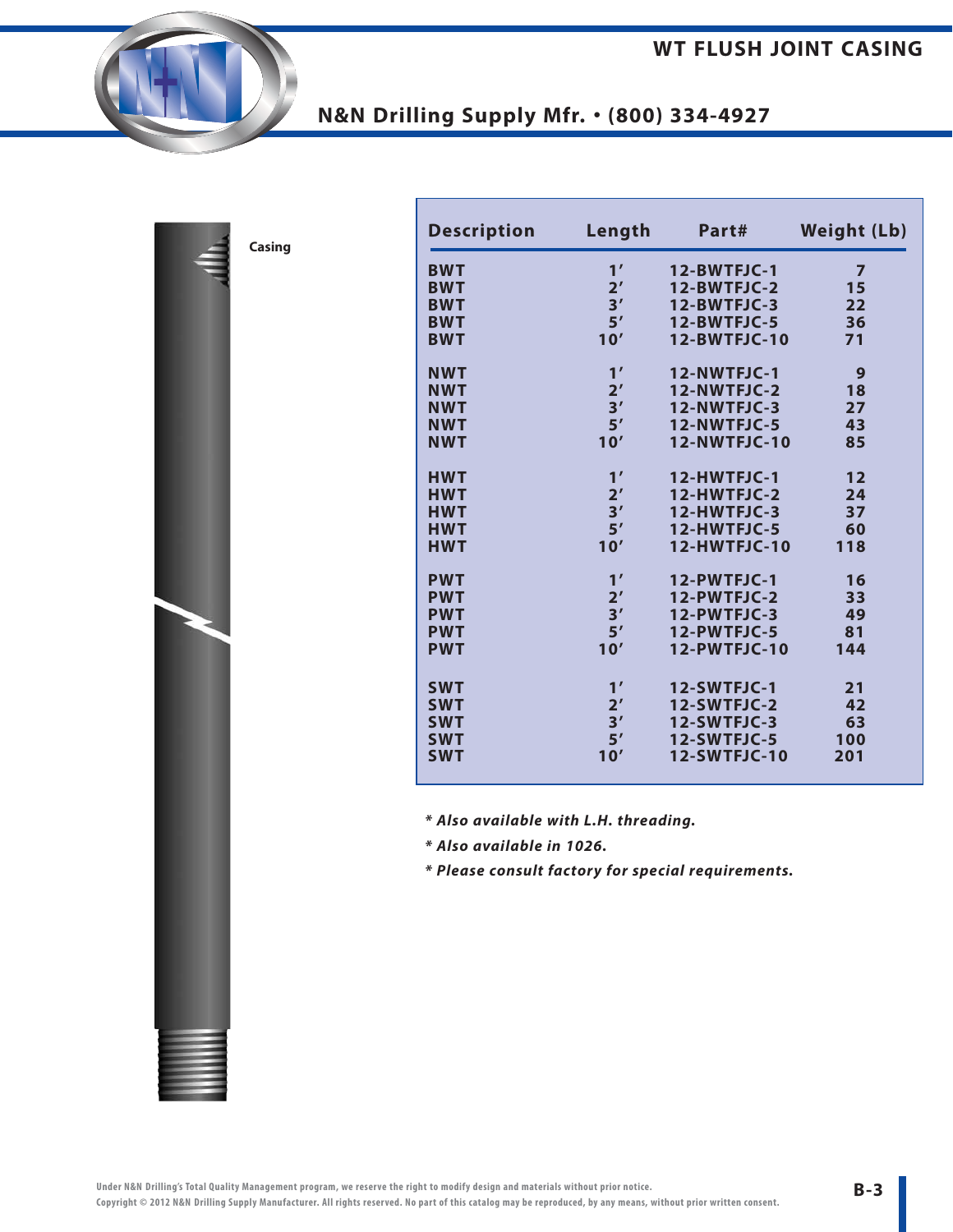## **WT FLUSH JOINT CASING (METRIC)**

# **N&N Drilling Supply Mfr.** • **(800) 334-4927**

| <b>Description</b> | Length | Part#           | <b>Weight (Lb)</b> |
|--------------------|--------|-----------------|--------------------|
| <b>BWT</b>         | 0.75M  | 12-BWTFJC-0.75M | 14                 |
| <b>BWT</b>         | 1.50M  | 12-BWTFJC-1.50M | 35                 |
| <b>BWT</b>         | 3.00M  | 12-BWTFJC-3.00M | 70                 |
| <b>NWT</b>         | 0.75M  | 12-NWTFJC-0.75M | 17                 |
| <b>NWT</b>         | 1.50M  | 12-NWTFJC-1.50M | 42                 |
| NWT                | 3.00M  | 12-NWTFJC-3.00M | 84                 |
| <b>HWT</b>         | 0.75M  | 12-HWTFJC-0.75M | 23                 |
| <b>HWT</b>         | 1.50M  | 12-HWTFJC-1.50M | 59                 |
| <b>HWT</b>         | 3.00M  | 12-HWTFJC-3.00M | 117                |
| <b>PWT</b>         | 0.75M  | 12-PWTFJC-0.75M | 32                 |
| <b>PWT</b>         | 1.50M  | 12-PWTFJC-1.50M | 80                 |
| <b>PWT</b>         | 3.00M  | 12-PWTFJC-3.00M | 142                |
| <b>SWT</b>         | 0.75M  | 12-SWTFJC-0.75M | 41                 |
| <b>SWT</b>         | 1.50M  | 12-SWTFJC-1.50M | 99                 |
| <b>SWT</b>         | 3.00M  | 12-SWTFJC-3.00M | 200                |

*\* Also available with L.H. threading.*

*\* Also available in 1026.*

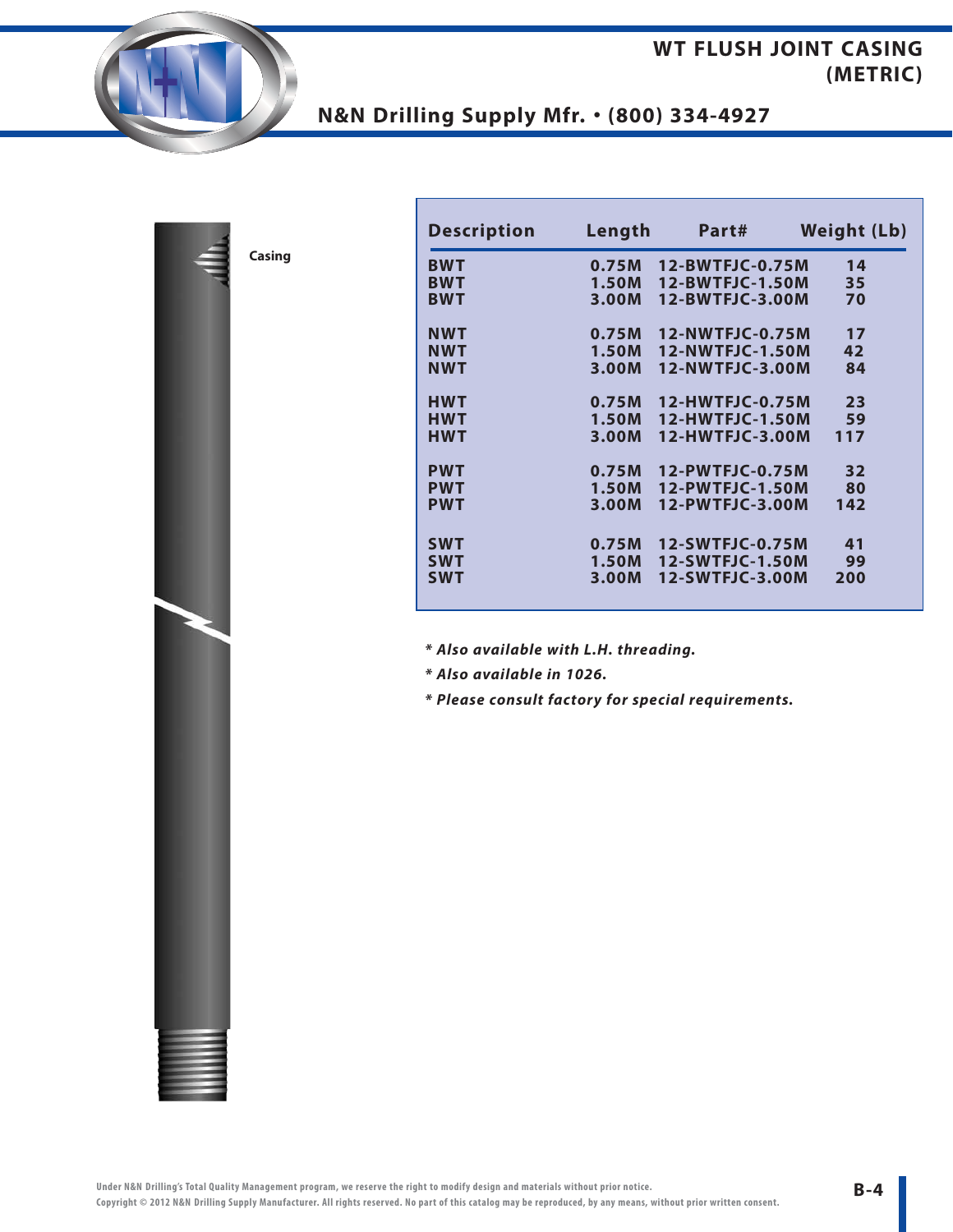### **HEAT TREATED DRIVE SHOES / STEEL CASING CAPS**





**Drive Shoe**

| <b>Description</b> | Part#           | <b>Weight (Lb)</b>      |
|--------------------|-----------------|-------------------------|
| <b>AW</b>          | 16-AWDS         | 2                       |
| <b>BW</b>          | 16-BWDS         | 3                       |
| <b>BWT</b>         | 16-BWTDS        | $\overline{\mathbf{3}}$ |
| <b>NW</b>          | 16-NWDS         | 4                       |
| <b>NWT</b>         | <b>16-NWTDS</b> | 4                       |
| <b>HW</b>          | 16-HWDS         |                         |
| <b>HWT</b>         | 16-HWTDS        | 7                       |
| <b>PW</b>          | 16-PWDS         | 15                      |
| <b>PWT</b>         | 16-PWTDS        | 15                      |
| <b>SW</b>          | <b>16-SWDS</b>  | 20                      |
| <b>SWT</b>         | <b>16-SWTDS</b> | 20                      |

**HEAT TREATED DRIVE SHOES**

*\* Also available with L.H. threading.*



**Steel Casing Cap**

|                    | <b>STEEL CASING CAPS</b> |                    |
|--------------------|--------------------------|--------------------|
| <b>Description</b> | Part#                    | <b>Weight (Lb)</b> |
| <b>AW</b>          | 16-AWCP                  | 3                  |
| <b>BW</b>          | <b>16-BWCP</b>           | 5                  |
| <b>BWT</b>         | 16-BWTCP                 | 5                  |
| <b>NW</b>          | 16-NWCP                  | 6                  |
| <b>NWT</b>         | 16-NWTCP                 | 6                  |
| <b>HW</b>          | 16-HWCP                  | 8                  |
| <b>HWT</b>         | 16-HWTCP                 | 8                  |
| <b>PW</b>          | 16-PWCP                  | 10                 |
| <b>PWT</b>         | 16-PWTCP                 | 10                 |
| <b>SW</b>          | 16-SWCP                  | 15                 |
| <b>SWT</b>         | 16-SWTCP                 | 15                 |
|                    |                          |                    |

**B-5**

*\* Also available with L.H. threading.*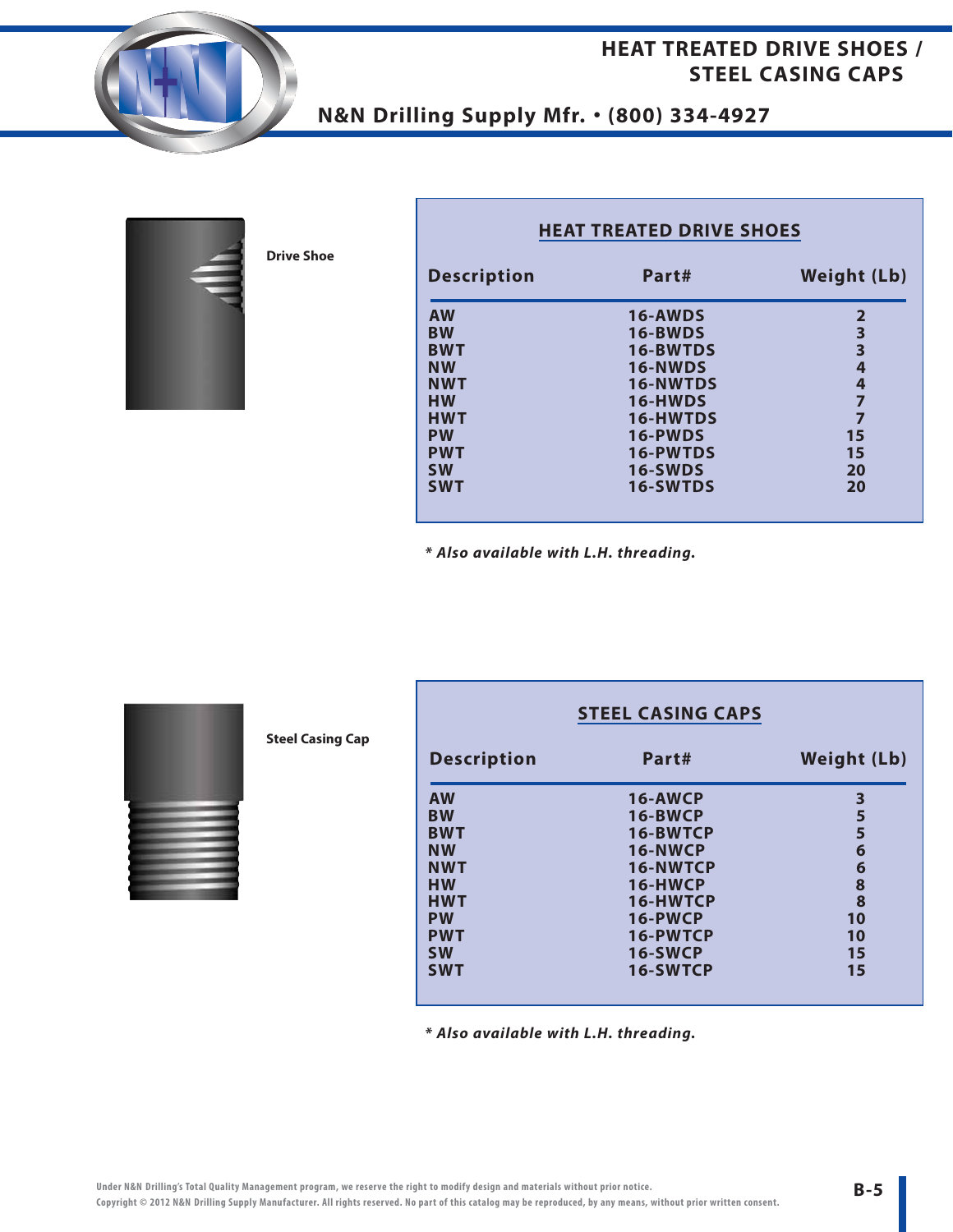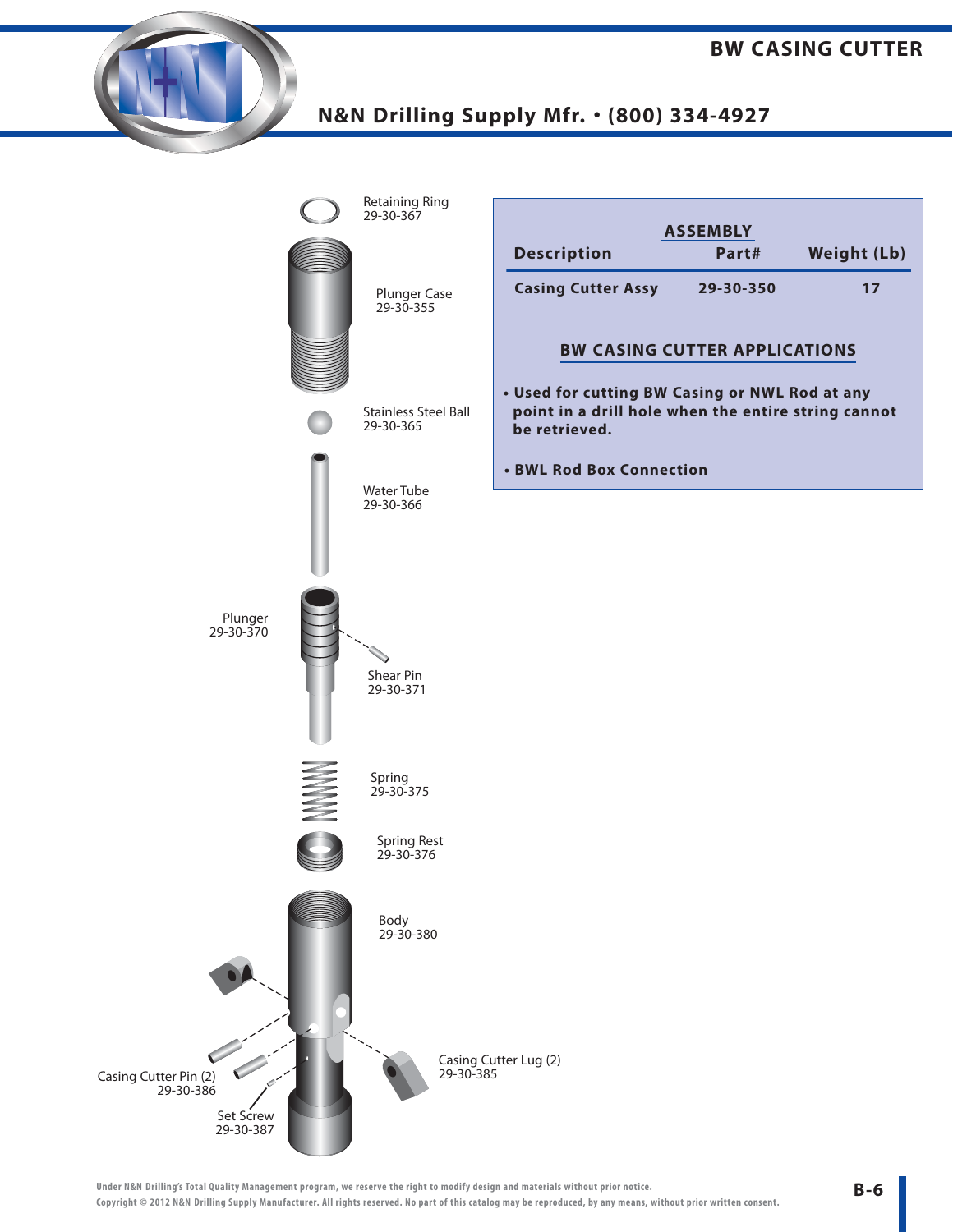

**Under N&N Drilling's Total Quality Management program, we reserve the right to modify design and materials without prior notice. Copyright © 2012 N&N Drilling Supply Manufacturer. All rights reserved. No part of this catalog may be reproduced, by any means, without prior written consent.**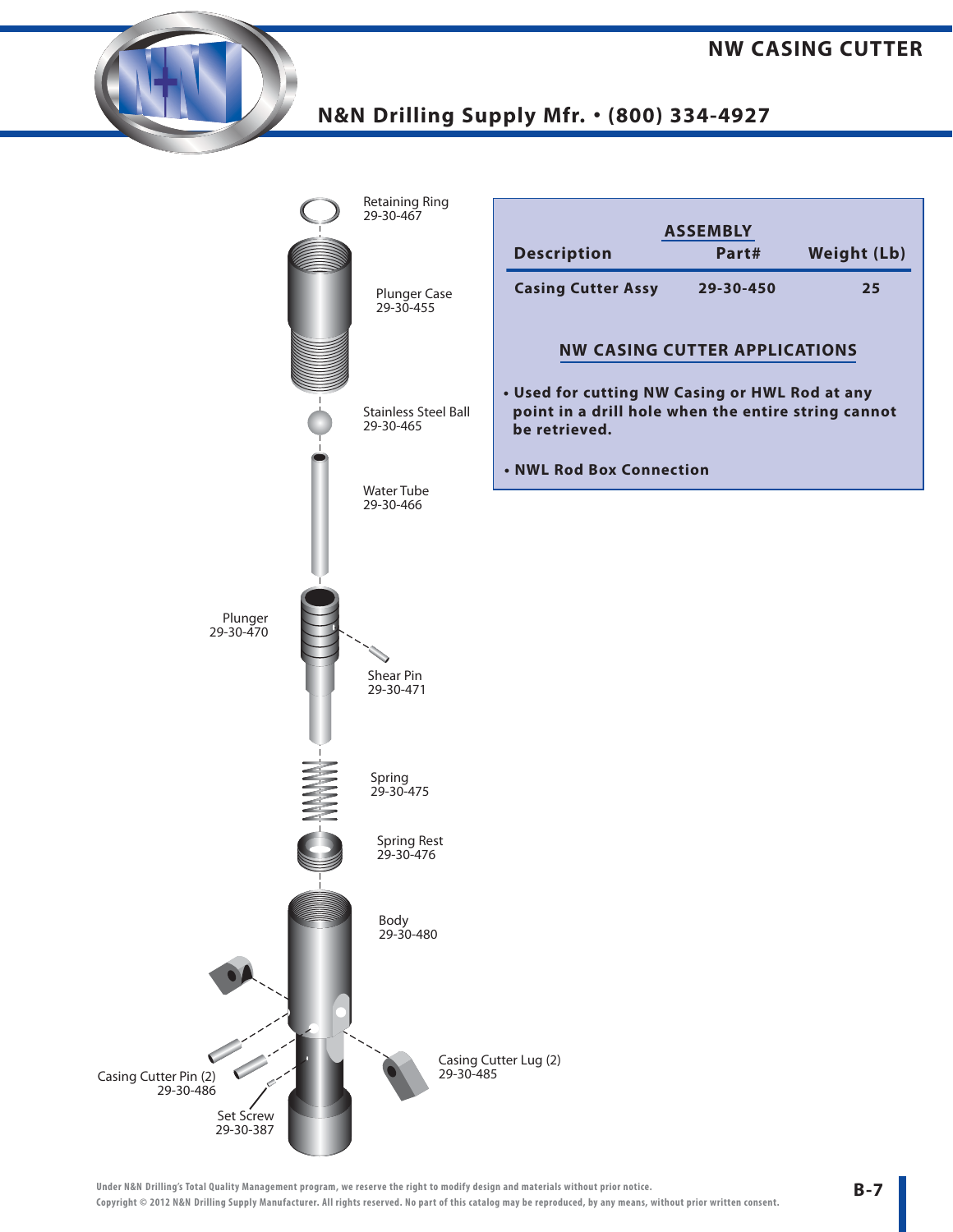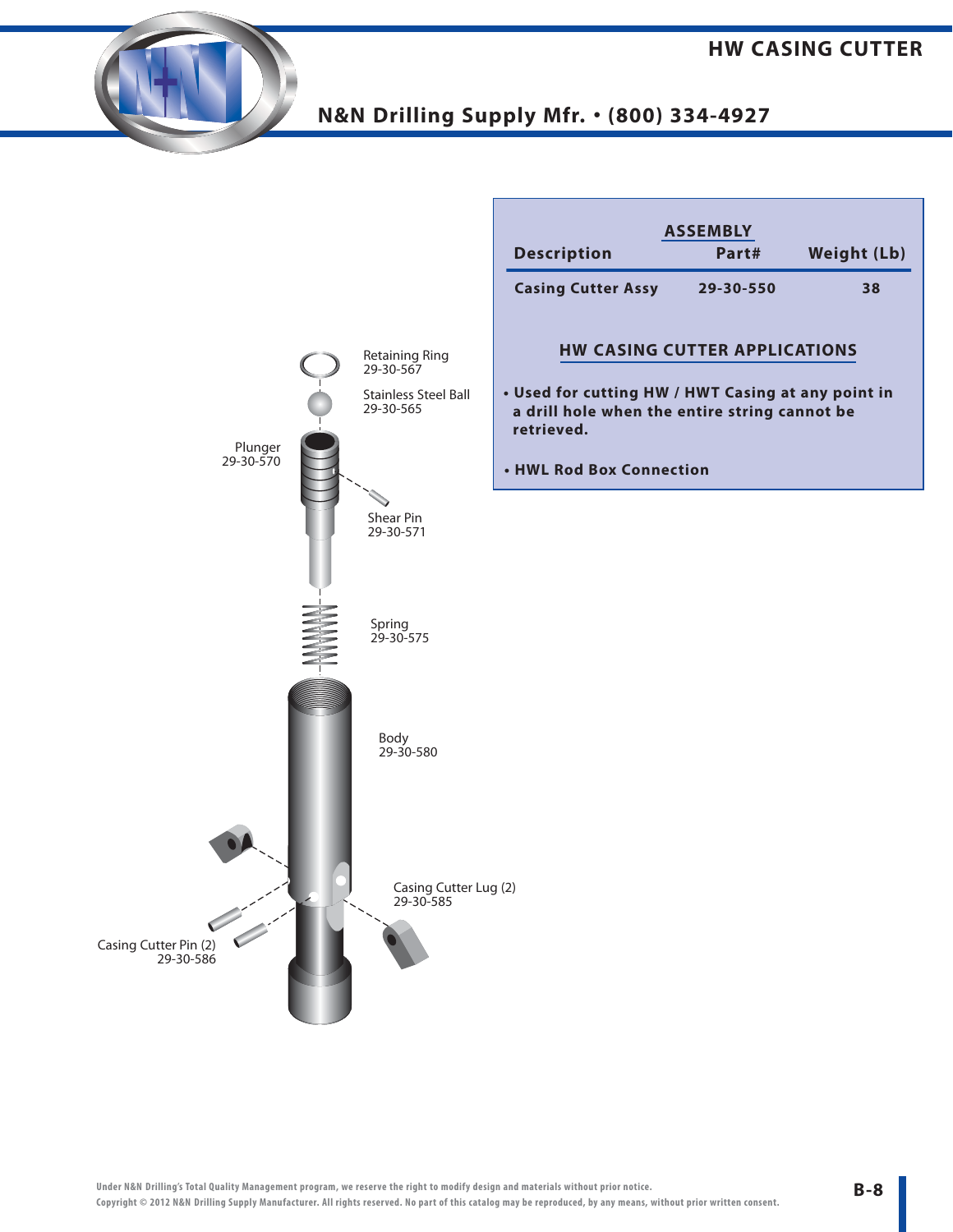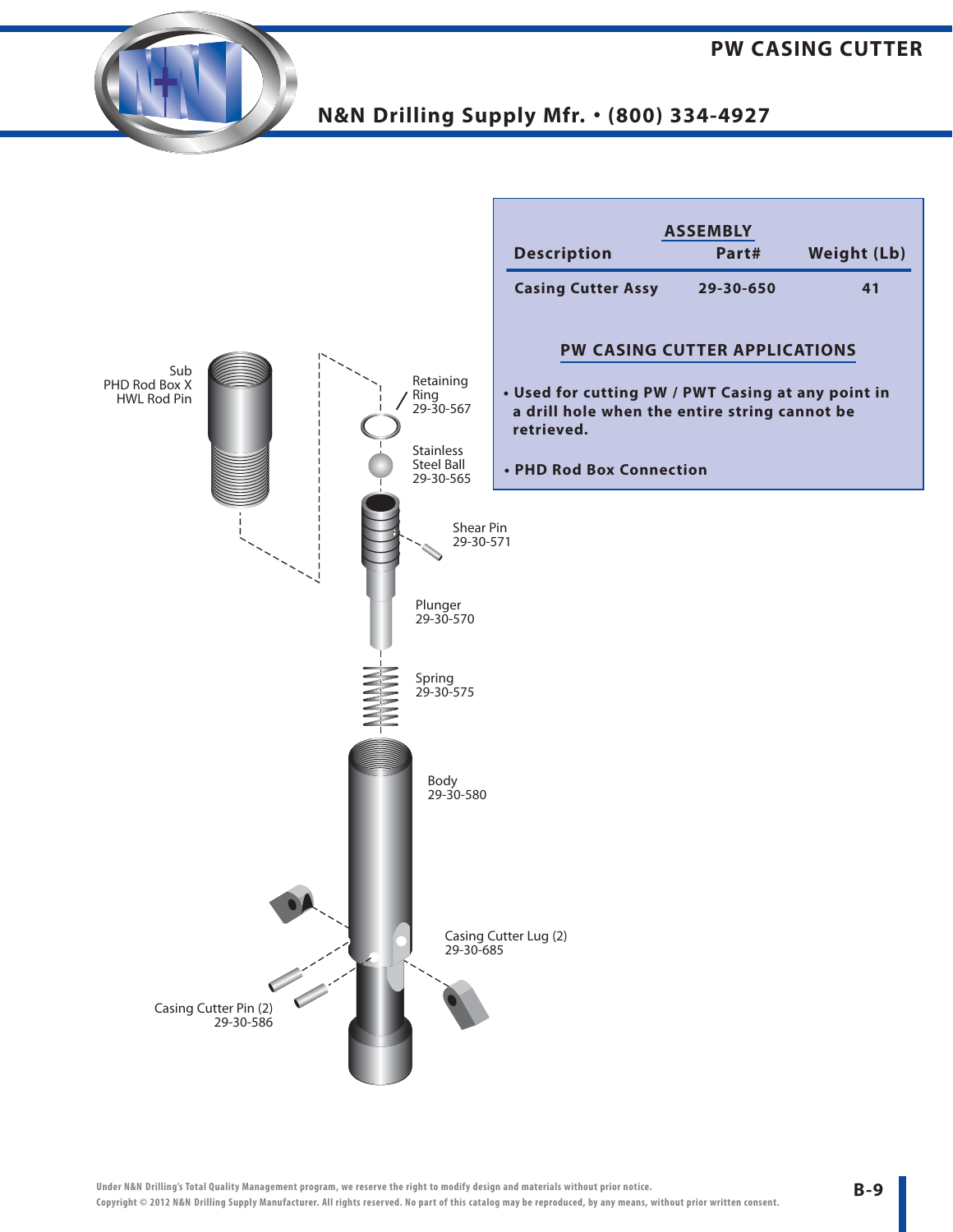#### **BW CASING ADVANCER**



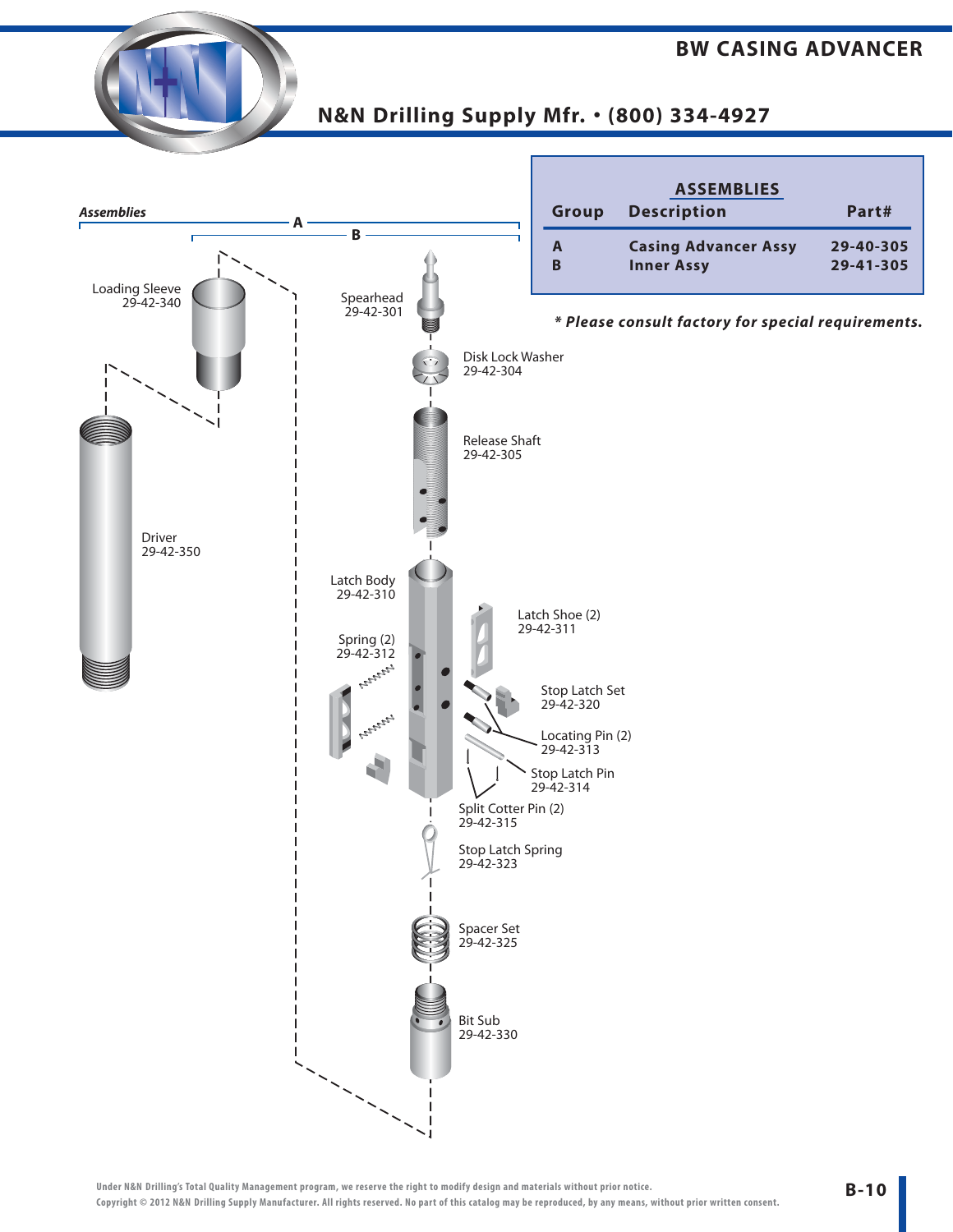#### **NW CASING ADVANCER**

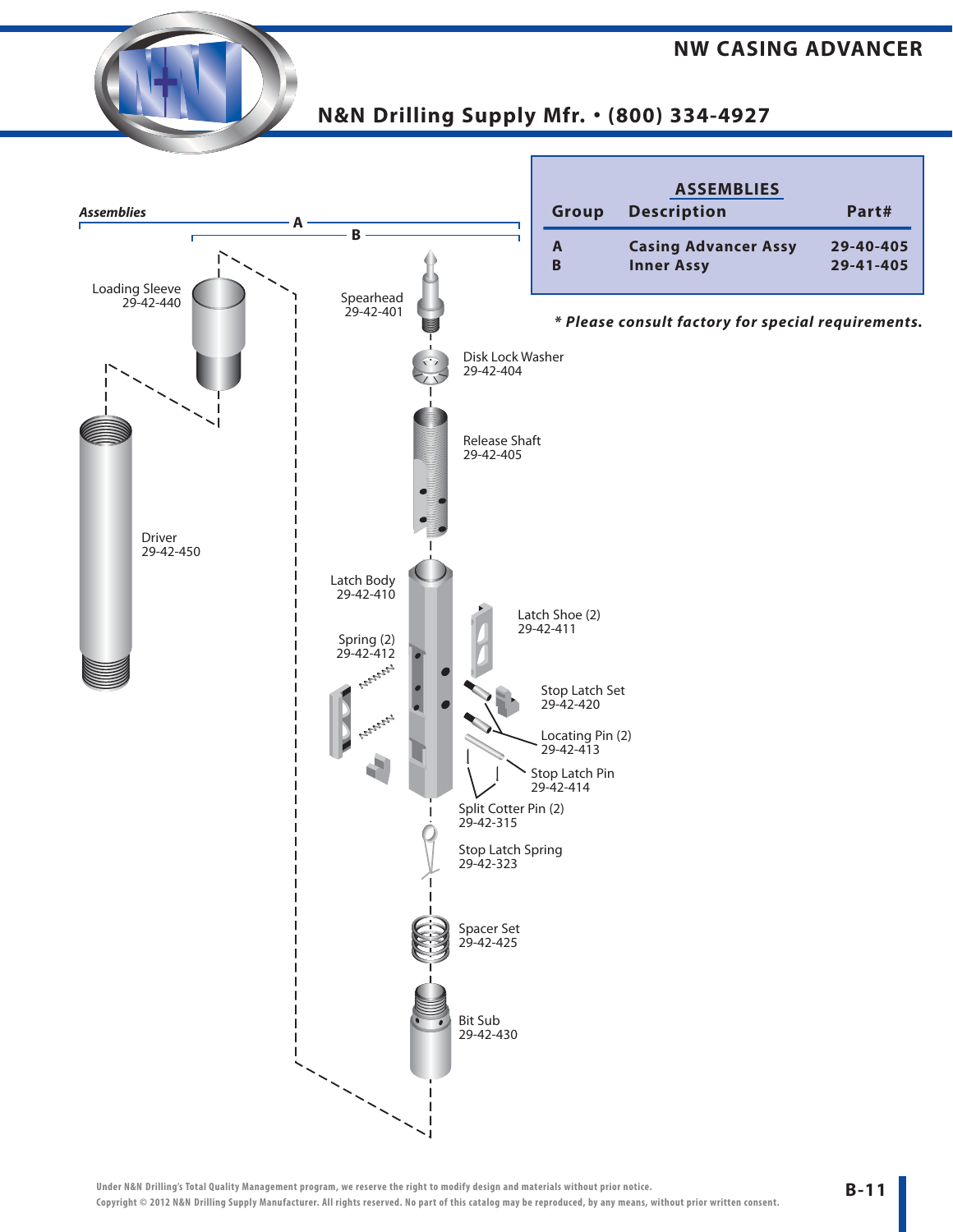#### **HW CASING ADVANCER**

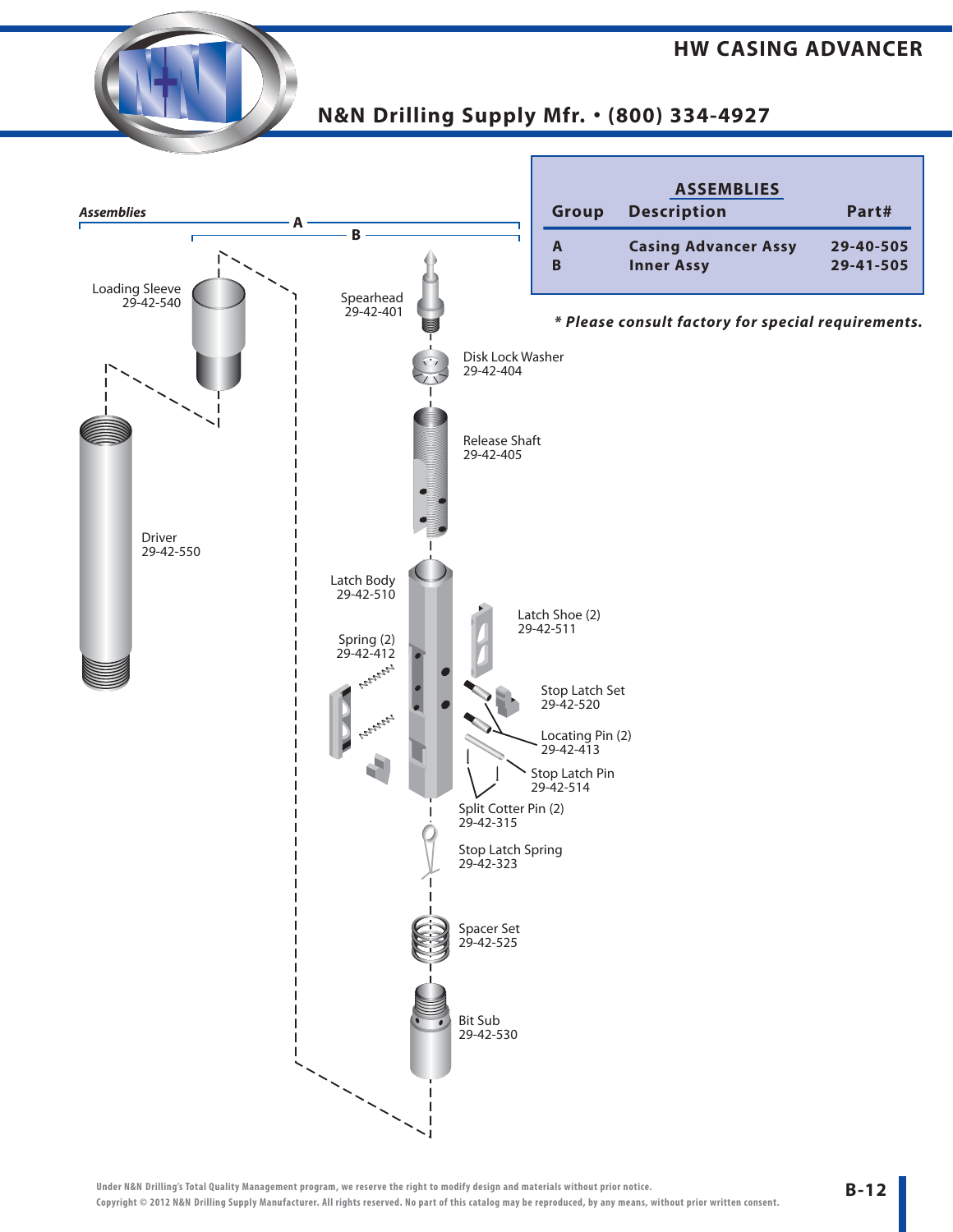#### **PW CASING ADVANCER**



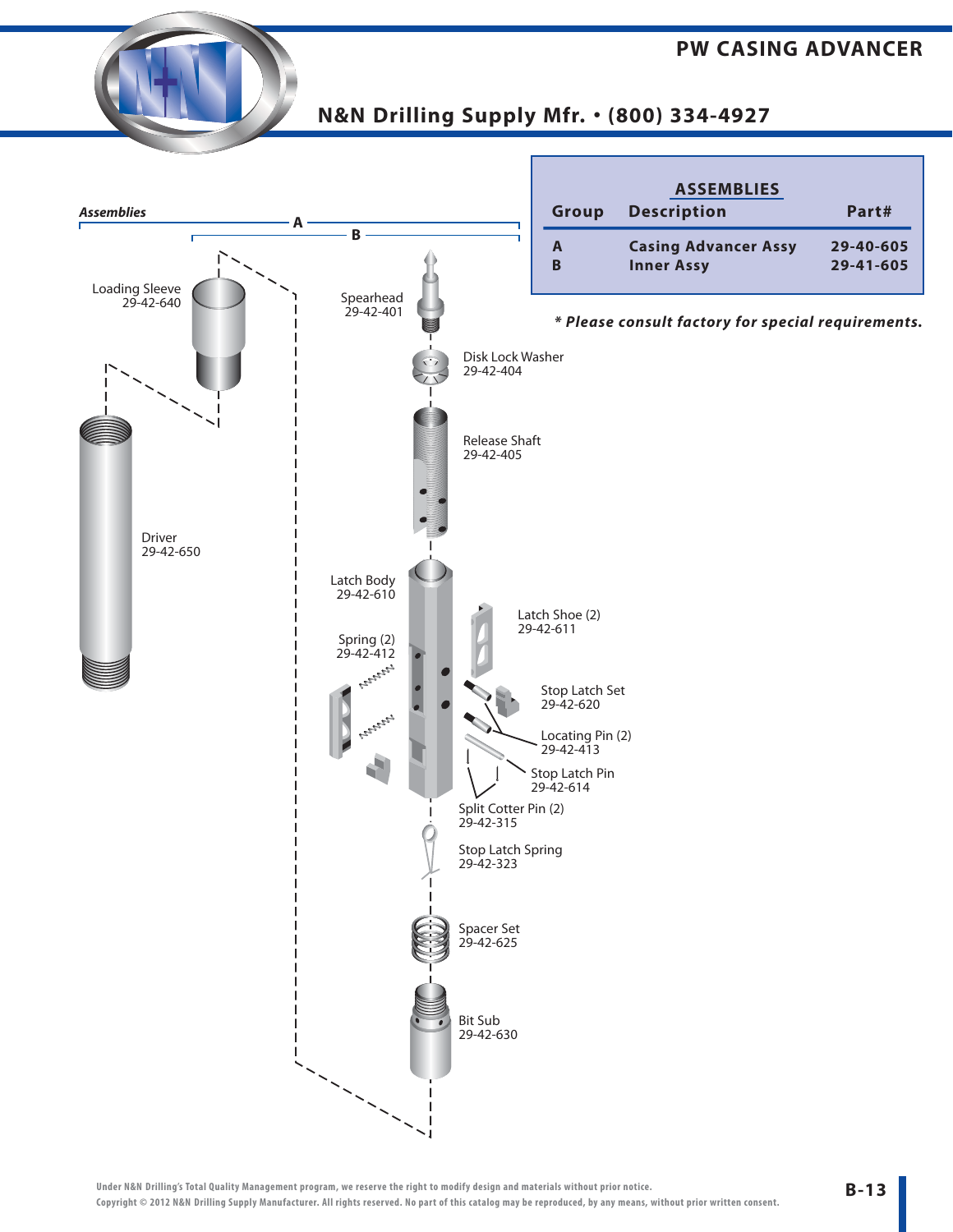#### **HWT CASING ADVANCER**

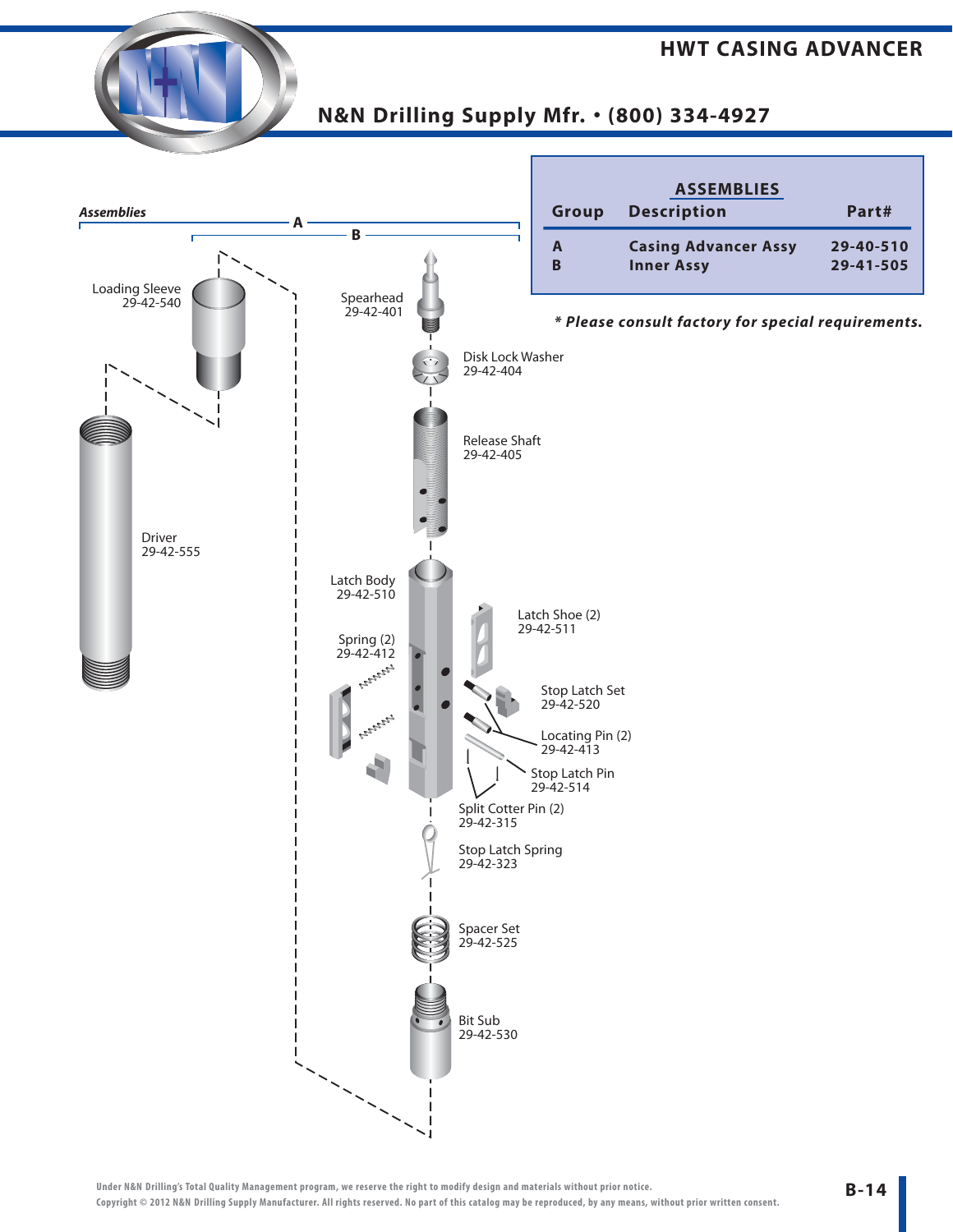#### **PWT CASING ADVANCER**

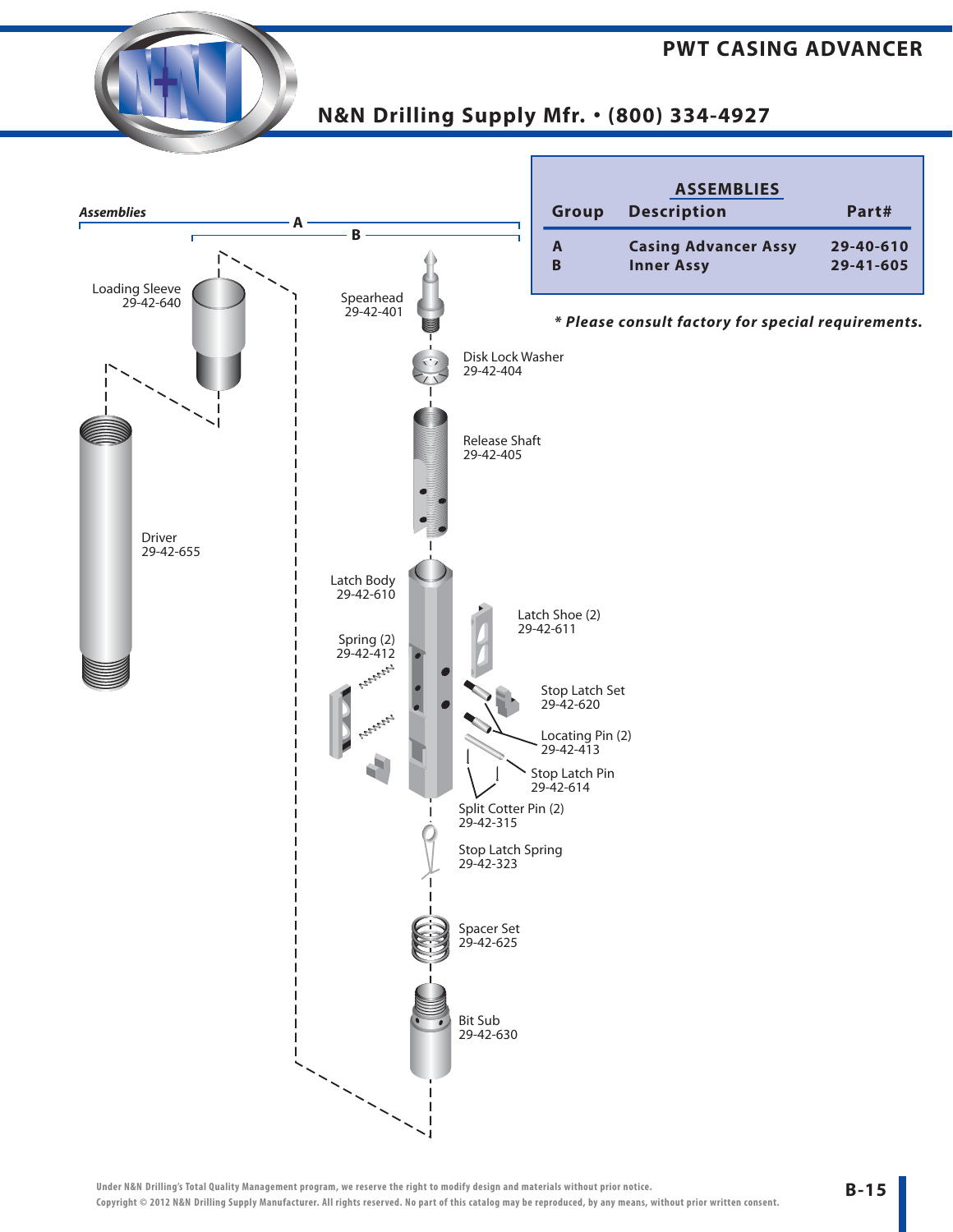

| <b>Description</b> | Part#              | <b>Weight (Lb)</b> |  |  |
|--------------------|--------------------|--------------------|--|--|
| <b>AW</b>          | 18-AW-WSHT         | 6.1                |  |  |
| <b>BW</b>          | 18-BW-WSHT         | 11.8               |  |  |
| <b>BWT</b>         | 18-BWT-WSHT        | 11.8               |  |  |
| <b>NW</b>          | 18-NW-WSHT         | 14.0               |  |  |
| <b>NWT</b>         | 18-NWT-WSHT        | 14.0               |  |  |
| <b>HW</b>          | 18-HW-WSHT         | 19.1               |  |  |
| <b>HWT</b>         | 18-HWT-WSHT        | 19.1               |  |  |
| <b>PW</b>          | 18-PW-WSHT         | 23.0               |  |  |
| <b>PWT</b>         | <b>18-PWT-WSHT</b> | 23.0               |  |  |
| <b>SW</b>          | 18-SW-WSHT         | 31.6               |  |  |
| <b>SWT</b>         | <b>18-SWT-WSHT</b> | 31.6               |  |  |

**CASING WASH TEES**

*\* Also available with L.H. threading.*

*\* Please consult factory for special requirements.*

|                    | <b>WIRELINE WASH TEES</b> |                    |  |  |
|--------------------|---------------------------|--------------------|--|--|
| <b>Description</b> | Part#                     | <b>Weight (Lb)</b> |  |  |
| <b>AWL</b>         | 18-AWL-WSHT               | 6.1                |  |  |
| <b>BWL</b>         | 18-BWL-WSHT               | 7.5                |  |  |
| <b>NWL</b>         | 18-NWL-WSHT               | 9.2                |  |  |
| <b>HWL</b>         | 18-HWL-WSHT               | 13.0               |  |  |
| <b>PHD</b>         | 18-PHD-WSHT               | 19.2               |  |  |
| <b>ATW</b>         | <b>18-ATW-WSHT</b>        | 5.1                |  |  |
| <b>BTW</b>         | 18-BTW-WSHT               | 6.5                |  |  |
| <b>NTW</b>         | 18-NTW-WSHT               | 8.9                |  |  |
| <b>HTW</b>         | 18-HTW-WSHT               | 12.6               |  |  |
|                    |                           |                    |  |  |

*\* Also available with L.H. threading.*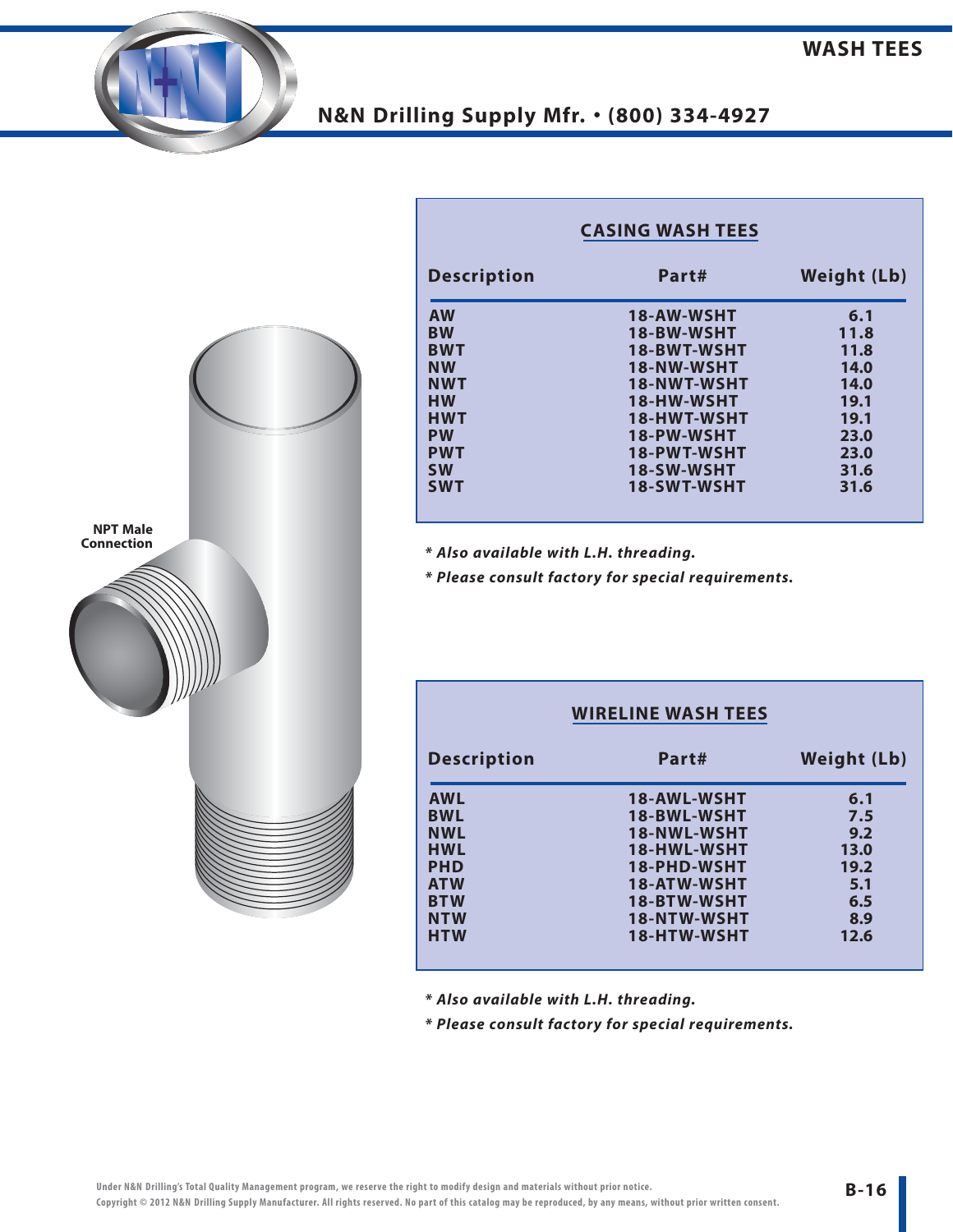

| <b>ASSEMBLIES</b>                               |                       |                         |                    |  |  |  |
|-------------------------------------------------|-----------------------|-------------------------|--------------------|--|--|--|
| <b>Casing</b>                                   | <b>Description</b>    | Part#                   | <b>Weight (Lb)</b> |  |  |  |
| <b>NW</b>                                       | <b>Retriever Assy</b> | 41-10-460               | 23.0               |  |  |  |
| <b>HW</b>                                       | <b>Retriever Assy</b> | 41-10-560               | 33.0               |  |  |  |
| <b>Retriever Assy</b><br>41-10-660<br><b>PW</b> |                       |                         |                    |  |  |  |
|                                                 |                       | <b>REPLACEMENT JAWS</b> |                    |  |  |  |
| <b>NW</b>                                       | <b>Set of Jaws</b>    | 41-10-465               | 2.0                |  |  |  |
| <b>HW</b>                                       | <b>Set of Jaws</b>    | 41-10-565               | 3.5                |  |  |  |
| <b>PW</b>                                       | <b>Set of Jaws</b>    | 41-10-665               | 4.5                |  |  |  |